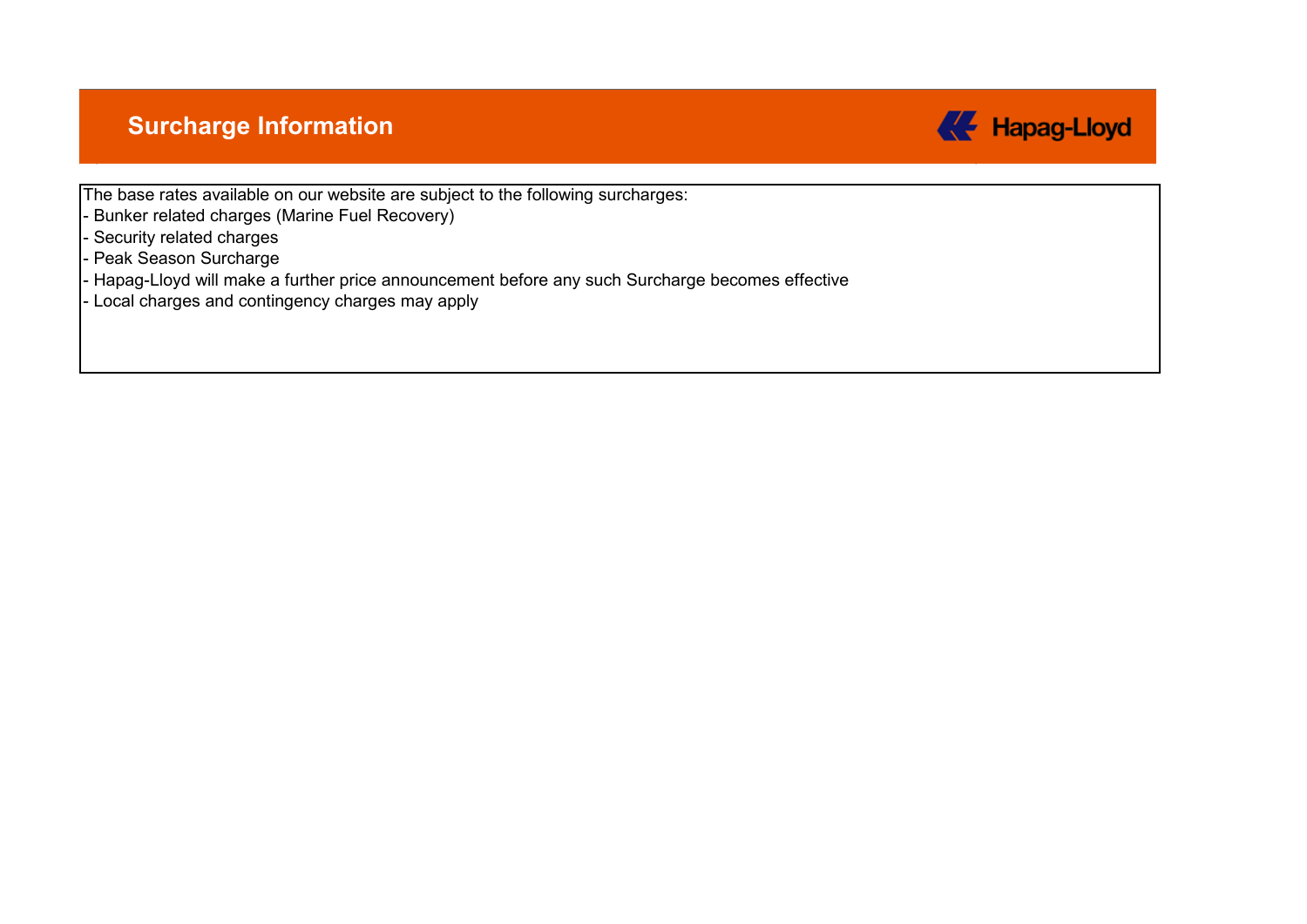

Definition of Freight All Kind (FAK) Freight all kind (FAK) rates are applicable for all commodities without specific rate guidelines, except for: IMDG Cargo Classes 1, 7, and 5 Amber Listed Waste (Waste characterized as hazardous under the Basel Convention) High Value Cargo (Cargo Value exceeding \$500.000 per container) Military, Police or other Government Cargo Out of Gauge Cargo moving on/in Special Equipment Shipper Owned Containers including Tanks Flexitanks Animal Hides/Skins Charity or relief goods (including "used" clothing or other used items) Additional exceptions for temperature controlled cargo: Chemicals hazardous or harmless Ammonia Hazardous cargo Pharmaceutical products Blood plasma Vicks High value cargo (cargo value as of USD 500,000 per container) Controlled Atmosphere **Dehumidification** Cold Treatment Restricted reefer commodities, e.g. ammonium, tetramethylammonium hydroxide, raw rubber, mint/menthol, phenol, fertilizer, lime split, urea, albuminoidal substances, modified starches, enzymes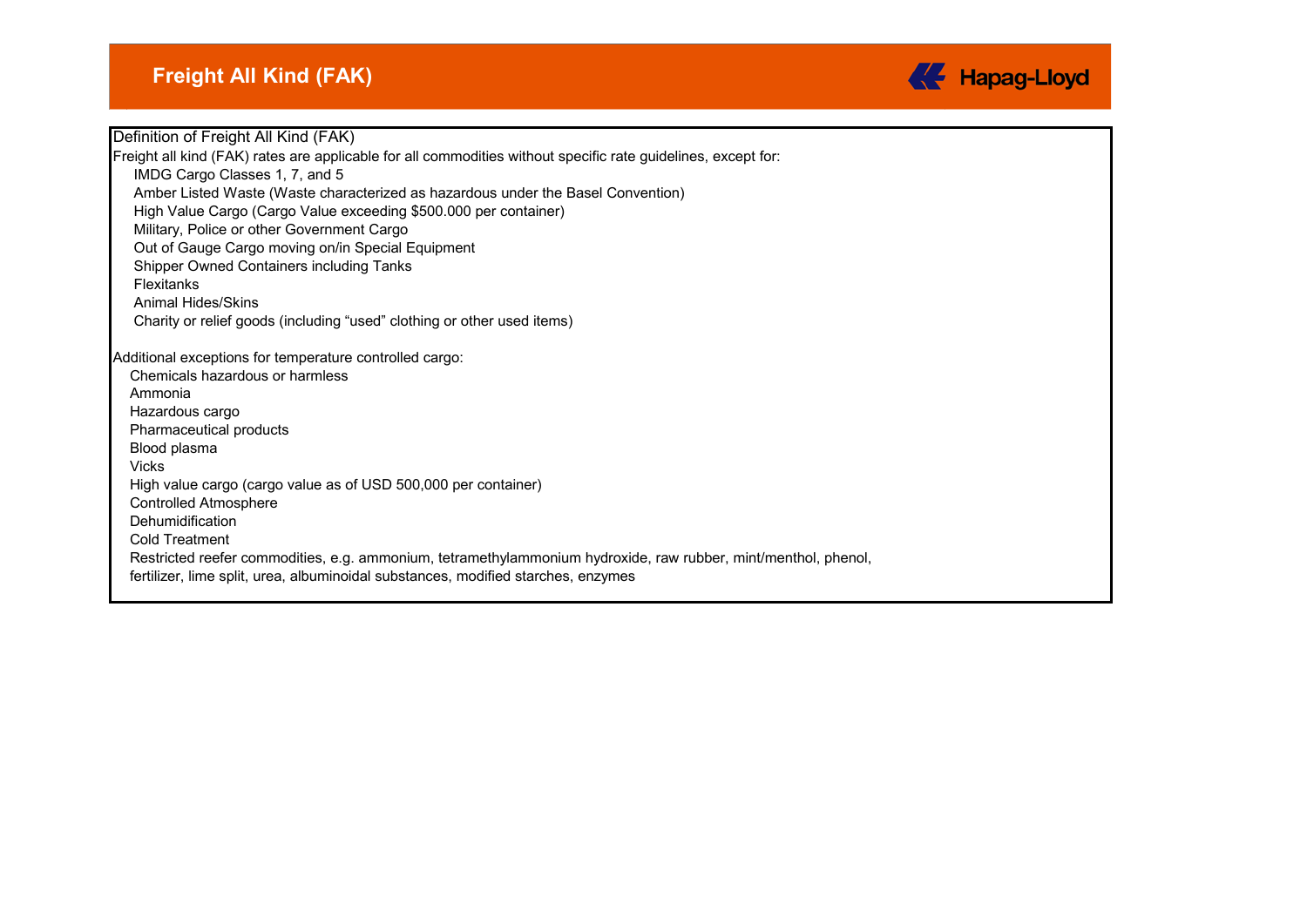## **Carrier Security Fee (CSF)**



\* applicable for all Hapag-Lloyd called ports

valid until further notice

| From                          | To                            | <b>Currency</b> | Chargetype | <b>Containersize</b> | <b>Amount</b>        |
|-------------------------------|-------------------------------|-----------------|------------|----------------------|----------------------|
| North Europe (excl. Denmark)  | North Europe (excl. Denmark)  | <b>EUR</b>      | <b>CSF</b> | 20'                  | 10                   |
| and Mediterranean             | and Mediterranean             |                 |            | 40'                  |                      |
| <b>Turkey and Greece</b>      | U.K.                          | <b>GBP</b>      | <b>CSF</b> | 20'                  | 5                    |
|                               |                               |                 |            | 40'                  |                      |
| North Europe (excl. Denmark)  | South Africa, East Africa and | <b>USD</b>      | <b>CSF</b> | 20'                  |                      |
| and Mediterranean             | North East Africa             |                 |            | 40'                  |                      |
| North Europe (excl. Denmark)  | <b>West Africa</b>            | <b>EUR</b>      | <b>CSF</b> | 20'                  |                      |
| and Mediterranean             |                               |                 |            | 40'                  |                      |
| North Europe (excl. Denmark)  | Indian Ocean Islands          | <b>EUR</b>      | <b>CSF</b> | 20'                  |                      |
| and Fos, France               |                               |                 |            | 40'                  | 13<br>10<br>10<br>13 |
| Mediterranean (excl. Fos)     | Indian Ocean Islands          | <b>USD</b>      | <b>CSF</b> | 20'                  |                      |
|                               |                               |                 |            | 40'                  |                      |
| <b>West Africa</b>            | North Europe (excl. Denmark)  | <b>EUR</b>      | <b>CSF</b> | 20'                  | 10                   |
|                               | and Mediterranean             |                 |            | 40'                  |                      |
| South Africa, East Africa and | North Europe (excl. Denmark)  | <b>USD</b>      |            | 20'                  |                      |
| North East Africa             | and Mediterranean             |                 | <b>CSF</b> | 40'                  | 13                   |

| Denmark           | Europe and Africa | <b>DKK</b> | SDO        | 20' | 120 |
|-------------------|-------------------|------------|------------|-----|-----|
| Europe and Africa | Denmark           |            | <b>SDD</b> | 40' |     |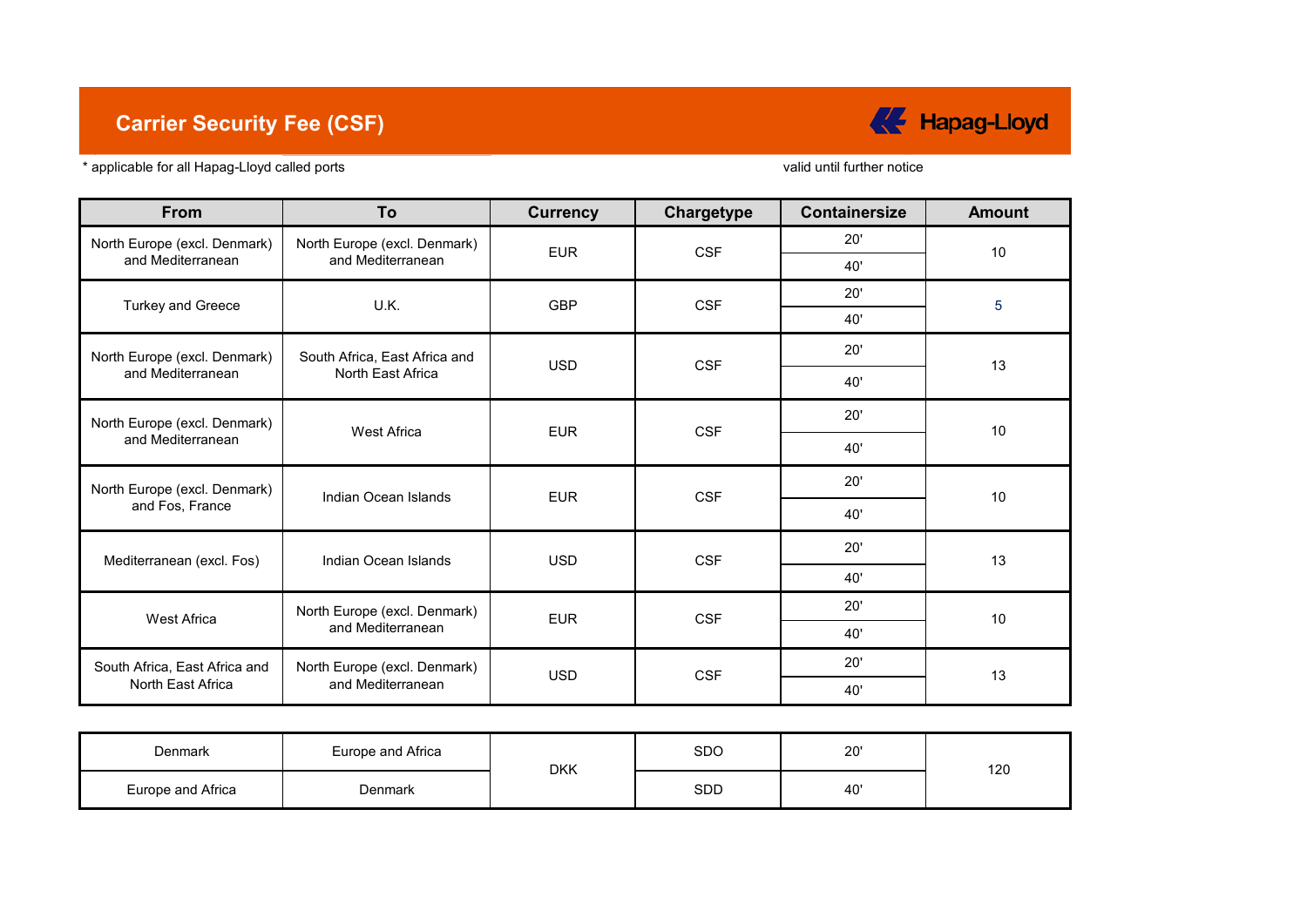### **Peak Season Surcharge (PSS)**

# **K** Hapag-Lloyd

| From                               | To                             | <b>Charge type</b> | <b>Currency</b>          | <b>Containersize</b> | <b>Amount</b> | <b>Valid from</b>        | Valid to             |
|------------------------------------|--------------------------------|--------------------|--------------------------|----------------------|---------------|--------------------------|----------------------|
| North Europe and                   | Sudan                          | <b>PSS</b>         | <b>EUR</b>               | 20'                  | 125           | 15.06.2020               | Until further notice |
| Mediterranean                      |                                |                    |                          | 40'                  | 250           |                          |                      |
| Mediterranean                      | Kenya and Tanzania             | <b>PSS</b>         | <b>USD</b>               | 20'                  | 175           | 15.03.2021               | Until further notice |
|                                    |                                |                    |                          | 40'                  | 175           |                          |                      |
| Mediterranean<br>(except countries | <b>West Africa</b>             | <b>PSS</b>         | <b>USD</b>               | 20'                  | 200           | 15.05.2021               | Until further notice |
| below)                             |                                |                    |                          | 40'                  | 200           |                          |                      |
| Italy                              | <b>West Africa</b>             | <b>PSS</b>         | <b>EUR</b>               | 20'                  | 100           | 15.05.2021               | Until further notice |
|                                    |                                |                    |                          | 40'                  | 100           |                          |                      |
| Spain and Portugal                 | West Africa                    | <b>PSS</b>         | <b>EUR</b>               | 20'                  | 200           | 15.04.2021               | Until further notice |
|                                    |                                |                    |                          | 40'                  | 200           |                          |                      |
| Turkey                             | West Africa                    | <b>PSS</b>         | <b>USD</b>               | 20'                  | 200           | 15.03.2021               | Until further notice |
|                                    |                                |                    |                          | 40'                  | 200           |                          |                      |
|                                    | South Africa                   | <b>PSS</b>         | <b>USD</b>               | 20'                  | 100           | 15.03.2021               | Until further notice |
| Turkey                             |                                |                    |                          | 40'                  | 100           |                          |                      |
|                                    |                                | <b>PSS</b>         | <b>USD</b><br><b>USD</b> | 20'                  | 550           | 15.08.2021<br>01.05.2021 | Until further notice |
| <b>West Africa</b>                 | 40'                            |                    |                          | 400                  |               |                          |                      |
| Egypt                              |                                |                    |                          | 20'                  | 400           |                          | 14.08.2021           |
|                                    |                                |                    |                          | 40'                  | 400           |                          |                      |
| Turkey                             | North Europe<br>(except United | <b>PSS</b>         | <b>EUR</b>               | 20'                  | 100           | 15.05.2021               | 30.06.2021           |
|                                    | Kingdom)                       |                    |                          | 40'                  | 100           |                          |                      |
| Turkey                             | <b>United Kingdom</b>          | <b>PSS</b>         | <b>GBP</b>               | 20'                  | 100           | 15.05.2021               | 30.06.2021           |
|                                    |                                |                    |                          | 40'                  | 100           |                          |                      |
|                                    |                                |                    | <b>USD</b>               | 20'                  | n/a           | 21.04.2021               | Until further notice |
| Egypt, Damietta                    | North Europe                   | <b>PSS</b>         |                          | 40'                  | 200           |                          |                      |
|                                    |                                |                    | <b>USD</b>               | 20'                  | 100           | 01.04.2021               | 20.04.2021           |
|                                    |                                |                    |                          | 40'                  | 200           |                          |                      |
| Egypt, Alexandria                  | North Europe                   | <b>PSS</b>         | <b>USD</b>               | 20'                  | 100           | 01.04.2021               | 30.06.2021           |
|                                    |                                |                    |                          | 40'                  | 200           |                          |                      |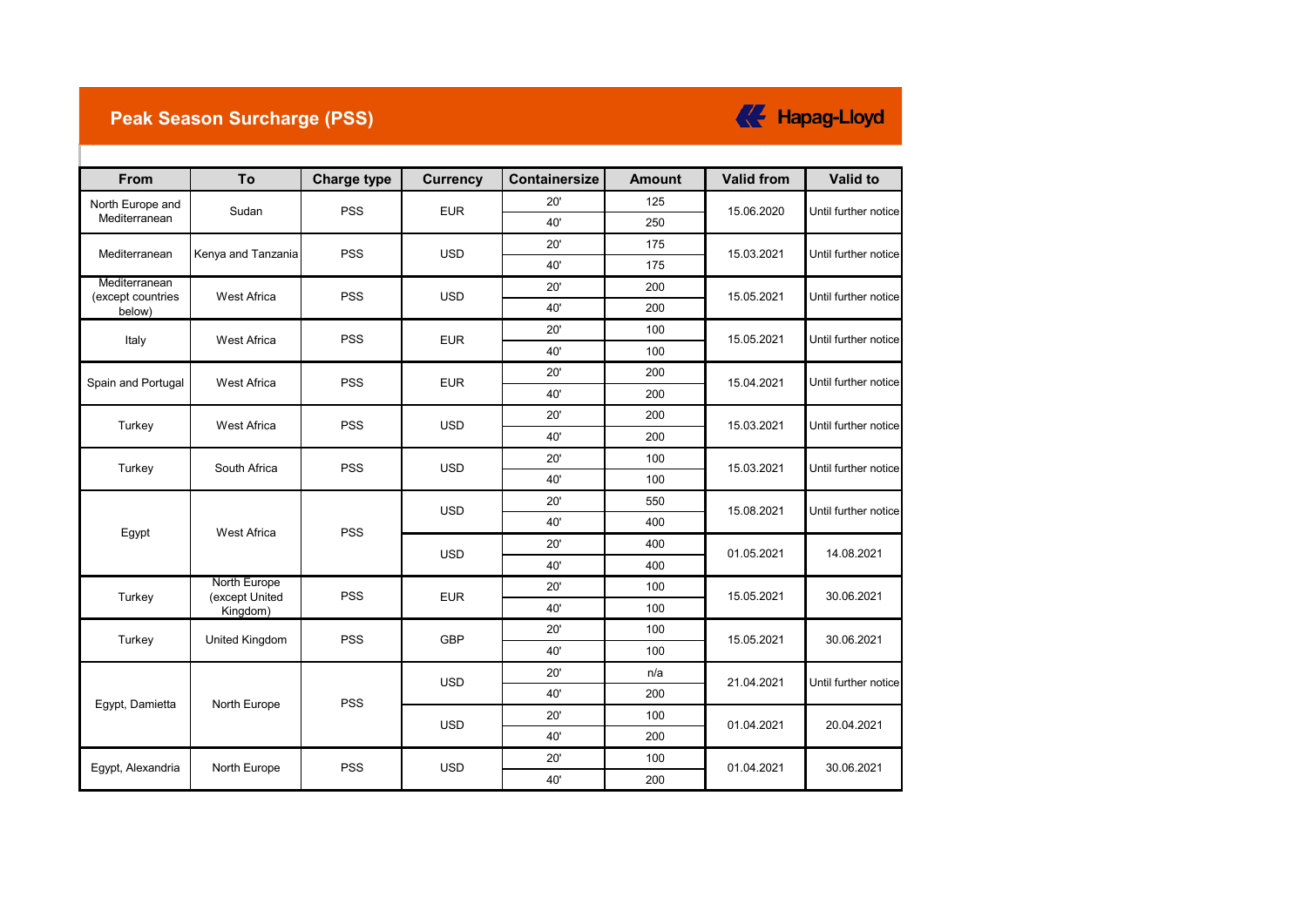#### **Europe Mediterranean Africa (EMA) - Scopes**

#### **Scopes Europe \*only applicable for Hapag-Lloyd called ports North Europe\* Scan/Baltic\* Country Code Name Exceptions Country Code Name Exceptions** BE Belgium **Denmark** Denmark **DE** Germany **EXAMPLE**<br> **EXAMPLE**<br> **EXAMPLE**<br> **EXAMPLE**<br> **EXAMPLE**<br> **EXAMPLE** DK Denmark Finland Barrett Base of the Barrett Barrett Barrett Barrett Barrett Barrett Barrett Barrett Barrett EE Estonia LT Lithuania **FI** Finland **Latvia** Entertainment Contract Contract Latvia FR France only FRLEH NO Norway North Europe **North Europe** GB Great Britain **Communist Communist Communist Communist Communist Communist Communist Communist Communist Communist PL** IS Iceland RU RU Russia only RULED, RUKDG, RUULU IE Ireland Ireland Sweden is a strong of the Sweden Sweden is strong to the Sweden LT Lithuania LV Latvia NL Netherlands NO Norway PL Poland **RU Russia** only RULED, RUKDG, RUULU SE Sweden

#### **KE** Hapag-Lloyd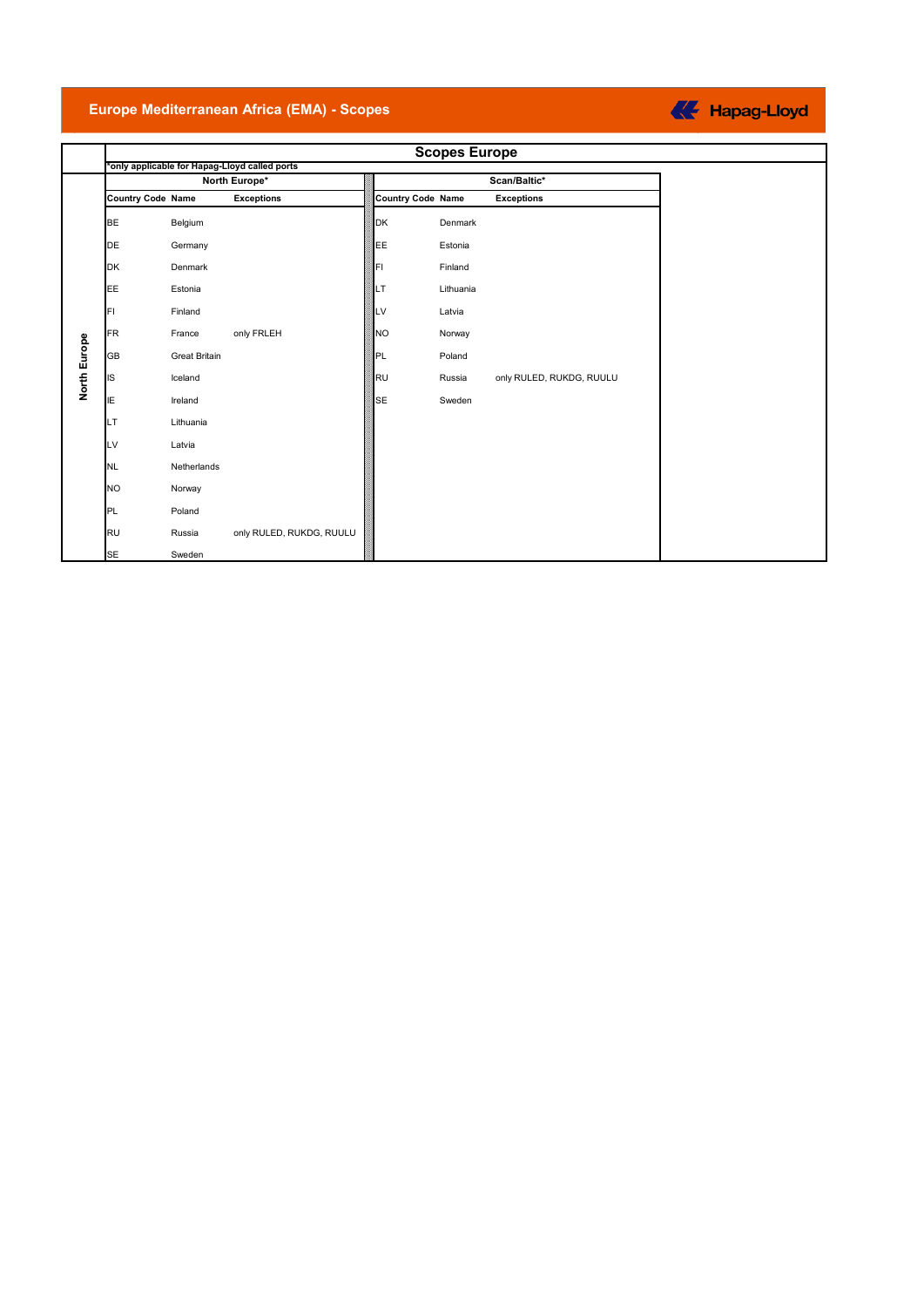#### **Europe Mediterranean Africa (EMA) - Scopes (page 2)**

### **K** Hapag-Lloyd

|               |                          |            | South Europe / Mediterranean* |                          | West Mediterranean* |                   |                          | East Mediterranean* |                   |
|---------------|--------------------------|------------|-------------------------------|--------------------------|---------------------|-------------------|--------------------------|---------------------|-------------------|
|               | <b>Country Code Name</b> |            | <b>Exceptions</b>             | <b>Country Code Name</b> |                     | <b>Exceptions</b> | <b>Country Code Name</b> |                     | <b>Exceptions</b> |
|               | <b>AL</b>                | Albania    |                               | ES                       | Spain               |                   | AL                       | Albania             |                   |
|               | <b>BG</b>                | Bulgaria   |                               | <b>FR</b>                | France              | only FRFOS        | <b>BG</b>                | Bulgaria            |                   |
|               | CY                       | Cyprus     |                               | ΙT                       | Italy               |                   | CY                       | Cyprus              |                   |
|               | <b>DZ</b>                | Algeria    |                               | PT                       | Portugal            |                   | DZ                       | Algeria             |                   |
|               | EG                       | Egypt      |                               |                          |                     |                   | EG                       | Egypt               |                   |
|               | ES                       | Spain      |                               |                          |                     |                   | <b>GE</b>                | Georgia             |                   |
|               | <b>FR</b>                | France     | only FRFOS                    |                          |                     |                   | <b>GR</b>                | Greece              |                   |
|               | <b>GE</b>                | Georgia    |                               |                          |                     |                   | HR <sup>1</sup>          | Croatia             |                   |
|               | <b>GR</b>                | Greece     |                               |                          |                     |                   | IL                       | Israel              |                   |
|               | <b>HR</b>                | Croatia    |                               |                          |                     |                   | LB                       | Lebanon             |                   |
| Mediterranean | IL                       | Israel     |                               |                          |                     |                   | LY                       | Libya               |                   |
|               | IТ                       | Italy      |                               |                          |                     |                   | MA                       | Morocco             |                   |
|               | LB                       | Lebanon    |                               |                          |                     |                   | ME                       | Montenegro          |                   |
|               | LY                       | Libya      |                               |                          |                     |                   | MT                       | Malta               |                   |
|               | MA                       | Morocco    |                               |                          |                     |                   | <b>RO</b>                | Romania             |                   |
|               | ME                       | Montenegro |                               |                          |                     |                   | RU                       | Russia              | only RUNVS, RURND |
|               | MT                       | Malta      |                               |                          |                     |                   | lsı                      | Slovenia            |                   |
|               | PT                       | Portugal   |                               |                          |                     |                   | <b>SY</b>                | Syria               |                   |
|               | <b>RO</b>                | Romania    |                               |                          |                     |                   | <b>TN</b>                | Tunisia             |                   |
|               | <b>RU</b>                | Russia     | only RUNVS, RURND             |                          |                     |                   | <b>TR</b>                | Turkey              |                   |
|               | SI                       | Slovenia   |                               |                          |                     |                   | <b>UA</b>                | Ukraine             |                   |
|               | SY                       | Syria      |                               |                          |                     |                   |                          |                     |                   |
|               | <b>TN</b>                | Tunisia    |                               |                          |                     |                   |                          |                     |                   |
|               | TR                       | Turkey     |                               |                          |                     |                   |                          |                     |                   |
|               | <b>UA</b>                | Ukraine    |                               |                          |                     |                   |                          |                     |                   |